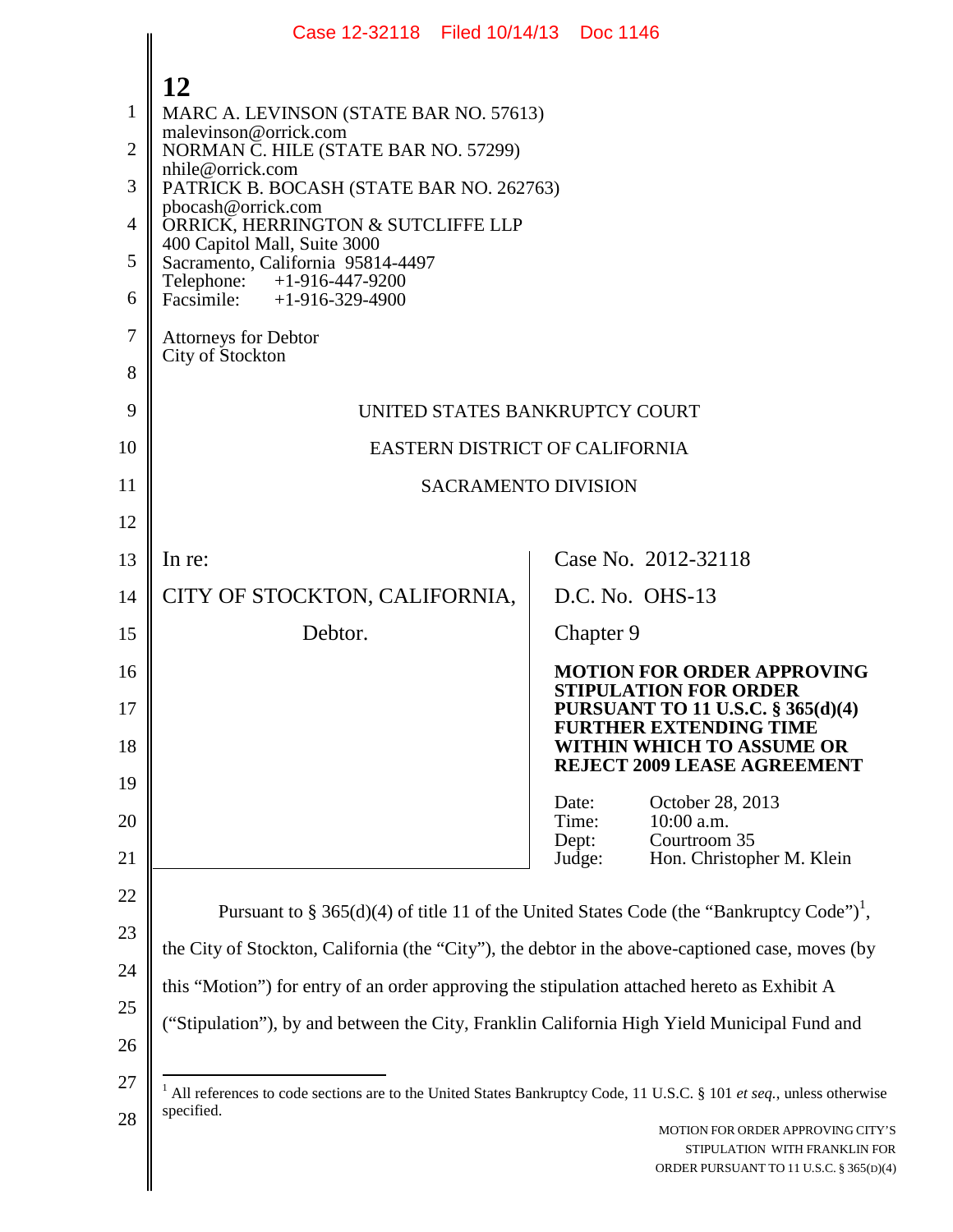| $\mathbf{1}$   | Franklin High Yield Tax-Free Income Fund (collectively "Franklin Advisers, Inc." or "Franklin")                  |
|----------------|------------------------------------------------------------------------------------------------------------------|
| $\overline{2}$ | and Wells Fargo Bank National Association ("Wells Fargo") as Indenture Trustee (the City,                        |
| 3              | Franklin and Wells Fargo are herein collectively, the "Stipulating Parties"), the parties in interest            |
| $\overline{4}$ | to a lease/leaseback transaction, extending by 120 days the time under § $365(d)(4)(B)(ii)$ within               |
| 5              | which the City must assume or reject an unexpired lease agreement relating to nonresidential real                |
| 6              | property.                                                                                                        |
| 7              | <b>JURISDICTION AND VENUE</b>                                                                                    |
| 8              | The Court has jurisdiction over this motion and the relief requested pursuant to 28 U.S.C.                       |
| 9              | §§ 157 and 1334, and this matter is a core proceeding pursuant to 28 U.S.C. § 157. Venue for the                 |
| 10             | motion is proper in this Court pursuant to 28 U.S.C. §§ 1408 and 1409.                                           |
| 11             | <b>BACKGROUND</b>                                                                                                |
| 12             | The opinion regarding the City's eligibility for chapter 9 relief demonstrates that the Court                    |
| 13             | is intimately familiar with the complex facts of the City's bankruptcy case. See In re City of                   |
| 14             | Stockton, Cal., 493 B.R. 772 (Bankr. E.D. Cal. 2013). Accordingly, the City has omitted the                      |
| 15             | customary background description of the events leading to and following the City's petition for                  |
| 16             | relief and instead focuses this Motion on the background relevant to the City's unexpired leases                 |
| 17             | of nonresidential real property.                                                                                 |
| 18             | Prior to filing its petition for relief on June 28, 2012, the City had entered into six                          |
| 19             | transactions involving leases/leaseback financings to fund various public capital improvements.                  |
| 20             | In each transaction, the City entered into a number of lease agreements relating to nonresidential               |
| 21             | real property that requires the City to pay rent for the use and occupancy of the subject real                   |
| 22             | property. <sup>2</sup> One such agreement, which relates to Franklin, is described in the following chart,       |
| 23             | although it should be noted that unlike all other such transactions involving the City, the Franklin             |
| 24             | agreement is not covered by bond insurance; all such bonds are owned by Franklin.                                |
| 25             | //                                                                                                               |
| 26             | $2$ Although described as lease transactions in the relevant documents, it could be argued that certain of these |

28 an abundance of caution in the event that such transactions are classified as true leases. As set forth herein, the Stipulating Parties reserve all rights with respect to these issues.

27

transactions should be classified as secured loan transactions. Such transactions are included in this motion only in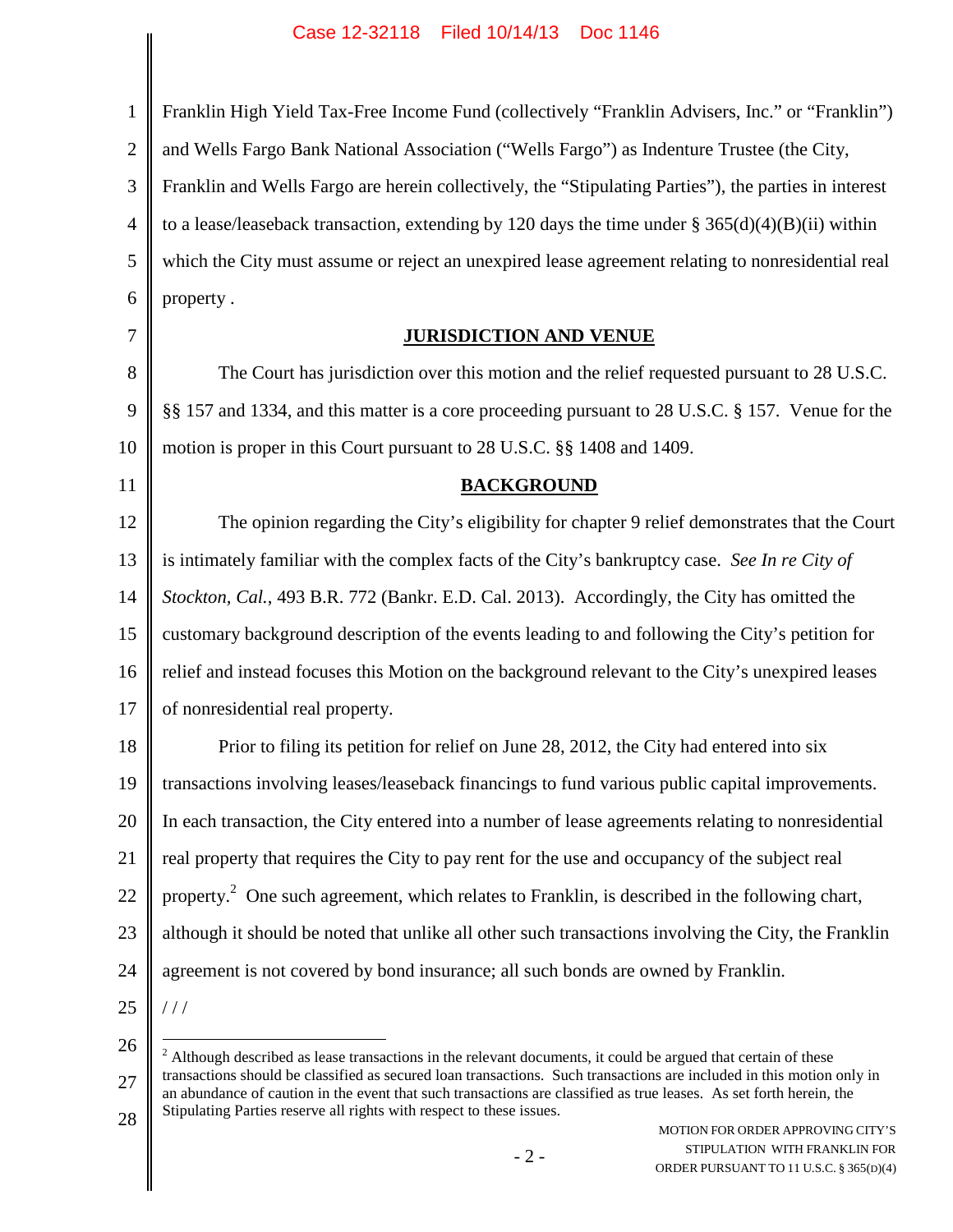# Case 12-32118 Filed 10/14/13 Doc 1146

| <b>Lease Agreement</b>                                                                                                                                                                                                                                                                                                     | <b>Real Party or Parties</b><br>in Interest | <b>Indenture Trustee</b> |
|----------------------------------------------------------------------------------------------------------------------------------------------------------------------------------------------------------------------------------------------------------------------------------------------------------------------------|---------------------------------------------|--------------------------|
| Lease Agreement, dated as of September 1, 2009,<br>by and between the Stockton Public Financing<br>Authority (the "Authority"), as lessor, and the City,<br>as lessee, relating to Stockton Public Financing<br>Authority Lease Revenue Bonds, 2009 Series A<br>(Capital Improvement Projects) ("2009 Lease<br>Agreement") | Franklin                                    | Wells Fargo              |

7 8 9 10 11 12 13 14 15 16 17 18 19 20 21 22 23 24 25 While each of the City's various lease agreements<sup>3</sup> differs from the others in some respects, the various financings and their leases share the same fundamental structure: To accomplish each transaction, the City leased nonresidential real property to either the Authority or to the Redevelopment Agency of the City of Stockton (the "Agency") (each a "PFA"), and the PFA subleased the property back to the City. The PFA then assigned its right to receive rental payments (along with certain other rights relevant to the enforcement of remedies) under the applicable lease agreement to a trustee. Finally, the PFA issued bonds, or the trustee issued certificates of participation ("COPs"), and transferred the proceeds to the City for expenditure on capital improvements. Payment of the principal of and interest on the bonds and COPs is made through the applicable trustee, pursuant to, inter alia, the terms of the related indenture or trust agreement, from the proceeds of rental payments received from the City pursuant to the terms of the applicable lease agreement and related assignment.<sup>4</sup> Pursuant to § 365(d)(4)(A), which is incorporated into chapter 9 cases by § 901(a), the City was initially required to decide whether to assume or reject its unexpired leases of nonresidential property within 120 days of the entry of the order for relief. The Court's entry of its order for relief on April 1, 2013 [Dkt. No. 843] triggered the 120-day period, giving the City until July 30, 2013, to assume or reject its unexpired leases of nonresidential real property.  $3$  Copies of the relevant documents were attached as exhibits to the Declaration Of Vanessa Burke In Support Of City

<sup>26</sup> Of Stockton's Motion For Order Pursuant To 11 U.S.C. § 365(d)(4) Extending Time Within Which The City Must Assume Or Reject Unexpired Leases Of Nonresidential Real Property [Dkt. Nos. 984-87].

<sup>27</sup> 28 <sup>4</sup> The descriptions of the transaction structure are included in this Motion for summary purposes only. In the event of any inconsistency between such descriptions and the relevant underlying documents, the underlying documents shall control.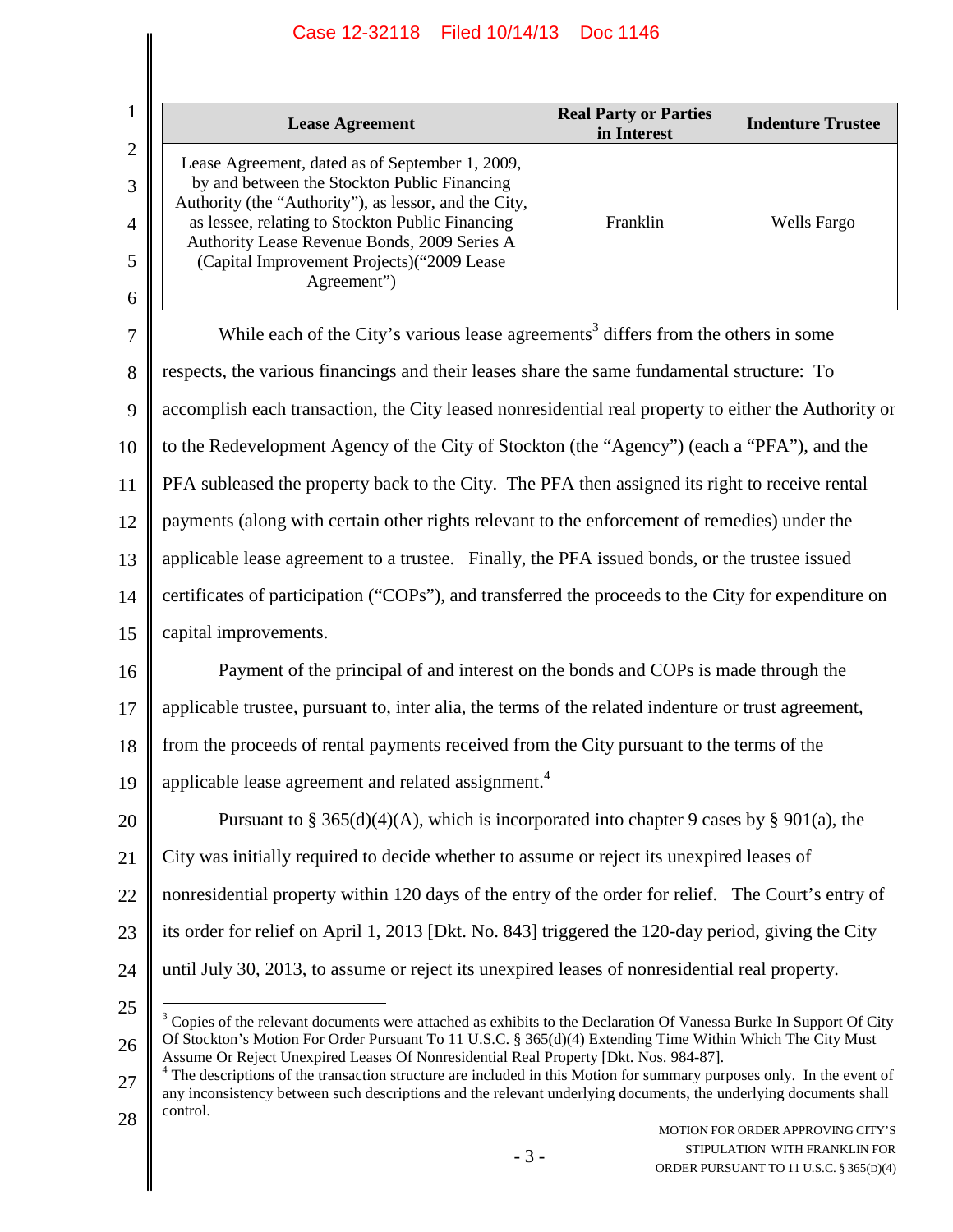# Case 12-32118 Filed 10/14/13 Doc 1146

| $\mathbf{1}$   | Section $365(d)(4)(B)$ allows bankruptcy courts to extend the initial 120-day period, in the first                     |
|----------------|------------------------------------------------------------------------------------------------------------------------|
| $\overline{2}$ | instance upon a motion for cause brought by the debtor to extend the deadline by 90 days, and in                       |
| 3              | all subsequent instances upon the prior written consent of the respective lessors.                                     |
| $\overline{4}$ | On July 5, 2013, the City moved, by its Revised And Amended Motion For Order                                           |
| 5              | Pursuant To 11 U.S.C. § 365(d)(4) Extending Time Within Which The City Must Assume Or                                  |
| 6              | Reject Unexpired Leases Of Nonresidential Real Property [Dkt. No. 993] ("For Cause Extension                           |
| $\tau$         | Motion") for a 90-day extension under § 365(d)(4)(B)(i). Neither Franklin nor any other party in                       |
| 8              | interest opposed such motion. On July 24, 2013, the Court granted the For Cause Extension                              |
| 9              | Motion, establishing a new deadline of October 28, 2013 for the City to assume or reject its leases                    |
| 10             | of nonresidential real property. See Order Pursuant To 11U.S.C. § 365(d)(4) Extending The Time                         |
| 11             | Within Which The City Must Assume Or Reject Unexpired Leases Of Nonresidential Real                                    |
| 12             | Property [Dkt. No. 1033] ("For Cause Extension Order"). All subsequent extensions of this                              |
| 13             | deadline can therefore be made only upon the prior written consent of the individual lessors. See                      |
| 14             | § 365(d)(4)(B)(ii).                                                                                                    |
| 15             | RELIEF REQUESTED AND BASIS THEREFORE                                                                                   |
| 16             | By this Motion, the City seeks an order pursuant to $\S 365(d)(4)(B)(ii)$ approving the                                |
| 17             | attached Stipulation to extend the time within which the City must assume or reject the 2009                           |
| 18             | Lease Agreement by 120 days, from October 28, 2013, through and including February 25, 2014.                           |
| 19             | On October 10, 2013, the City filed the Plan For The Adjustment Of Debts Of City Of                                    |
| 20             | Stockton, California [Dkt. No. 1133] (the "Plan"). In the Plan, the City takes the position that the                   |
| 21             | 2009 Lease Agreement is a "lease" within the meaning of § 365, and seeks to reject it. Plan at 77.                     |
| 22             | The Plan also contemplates that any claim for rejection of the 2009 Lease Agreement is subject to                      |
| 23             | the damage limitation provisions of $\S$ 502(b)(6). <i>Id.</i> at 22.                                                  |
| 24             | Franklin disputes such characterization and proposed treatment, maintaining that the 2009                              |
| 25             | Lease Agreement is, in economic substance, a financing instead of an unexpired lease of                                |
| 26             | nonresidential real property within the meaning of $\S$ 365 or 502(b)(6). Franklin has advised the                     |
| 27             | City that it and Wells Fargo will initiate shortly an adversary proceeding against the City seeking,                   |
| 28             | MOTION FOR ORDER APPROVING CITY'S<br>STIPULATION WITH FRANKLIN FOR<br>$-4-$<br>ORDER PURSUANT TO 11 U.S.C. § 365(D)(4) |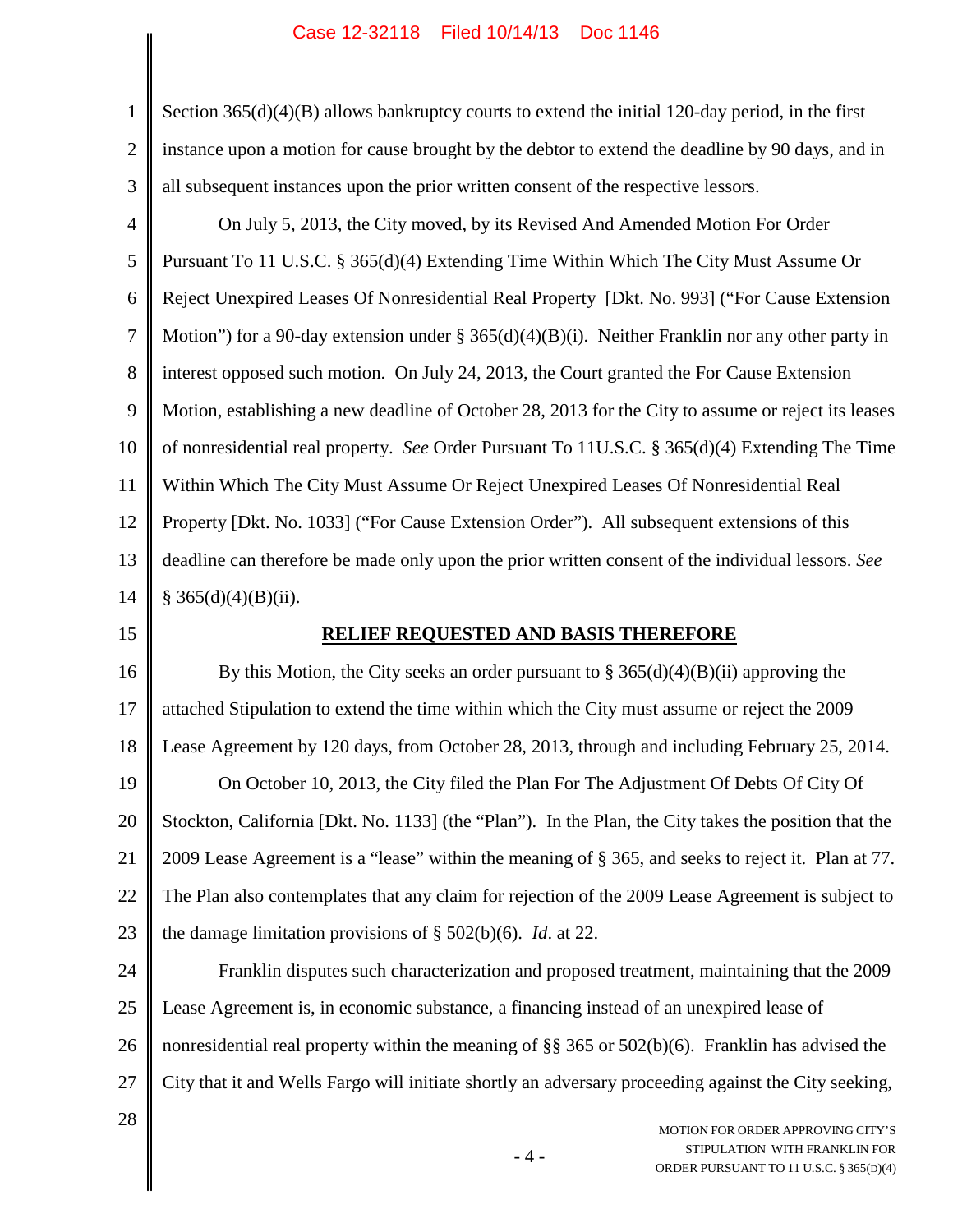among other things, a declaration regarding the true nature of the 2009 Lease Agreement (the "Adversary Proceeding").

3 4 5 6 The Stipulating Parties agree that in light of the status of this case, including the filing of the Plan by the City and the impending initiation of the Adversary Proceeding, a further extension of the time for the City to assume or reject the 2009 Lease Agreement is both appropriate and in the best interest of all interested parties.

7

1

2

### **COMPLETE RESERVATION OF RIGHTS**

8 9 10 11 12 13 14 15 16 17 18 This Motion requests no relief other than the extension of time for the City to assume or reject the 2009 Lease Agreement. Each of the Stipulating Parties reserves all rights, defenses and arguments other than those solely with respect to the extension of the time within which the City must assume or reject such agreement. The rights reserved by the Stipulating Parties include, but are not limited to, any issues raised in the Adversary Proceeding (except any issues relating to the extension described in the Stipulation), and all rights, defenses and arguments as to whether the 2009 Lease Agreement constitutes a "lease" within the contemplation of § 365. Moreover, none of the Stipulating Parties in interest waives any rights, defenses and arguments by virtue of any failure to seek payment under the 2009 Lease Agreement during the periods prior to the assumption or rejection of the 2009 Lease Agreement, and there shall be no implication drawn from or prejudice resulting from any party's failure to seek such payment.

19

# **CONCLUSION**

20 21 22 23 For the foregoing reasons, the City requests that the Court enter an order approving the attached stipulation to extend the time within which the City must assume or reject the 2009 Lease Agreement by 120 days, through and including February 25, 2014, and granting such other and further relief as the Court deems proper.

- 24 / / /
- 25 / / /
- 26 / / /
- 27  $1/1$
- 28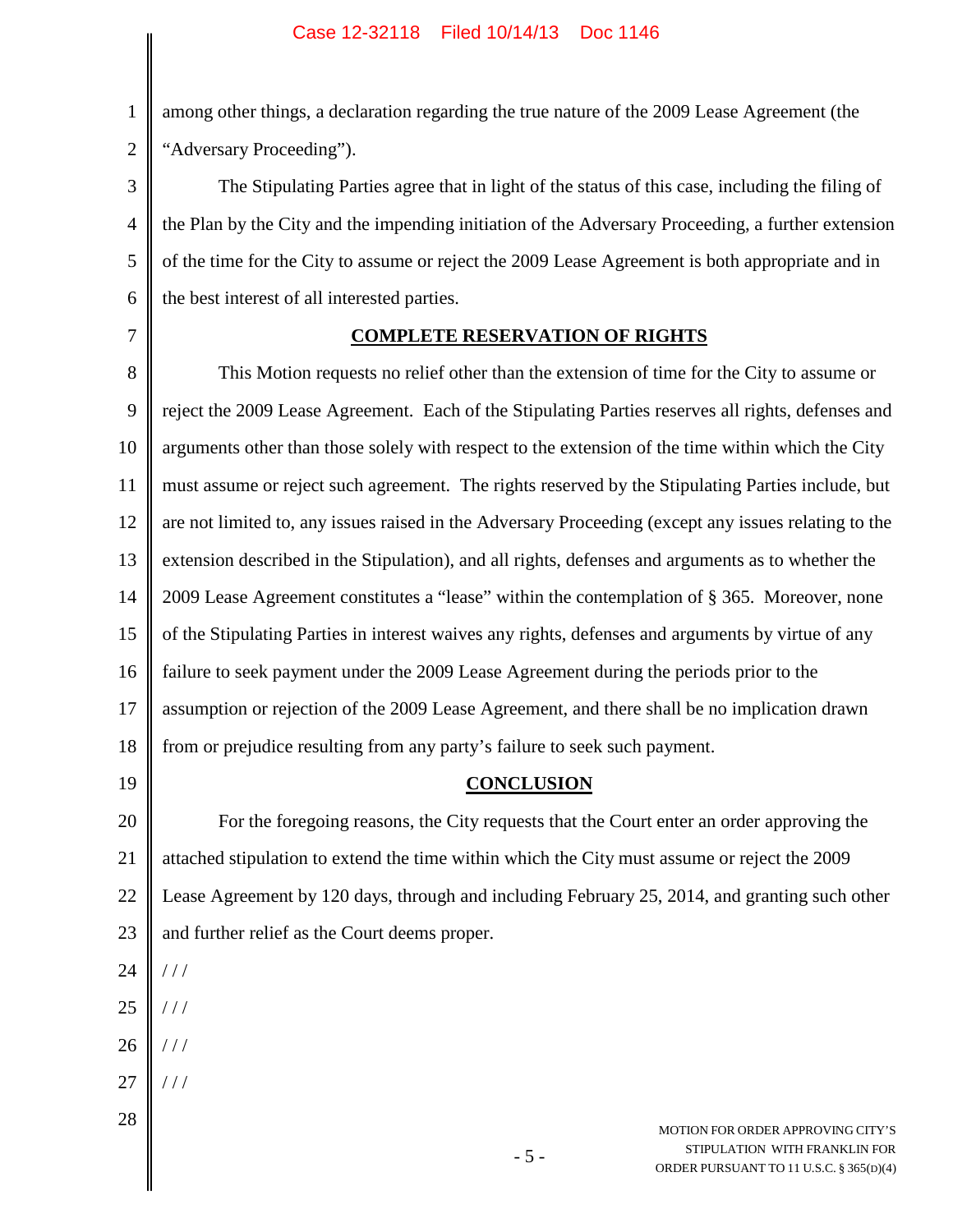|                                | Case IS-32110 Filed IO/14/13 DOC 1140 |       |                                                         |                                                                          |
|--------------------------------|---------------------------------------|-------|---------------------------------------------------------|--------------------------------------------------------------------------|
| $\mathbf{1}$<br>$\overline{2}$ | Dated: October 14, 2013               |       | MARC A. LEVINSON<br>NORMAN C. HILE<br>PATRICK B. BOCASH |                                                                          |
| 3                              |                                       |       |                                                         | Orrick, Herrington & Sutcliffe LLP                                       |
| $\overline{4}$                 |                                       |       |                                                         |                                                                          |
| 5                              |                                       |       | By: $\qquad \qquad$                                     | /s/ Marc A. Levinson<br><b>MARC A. LEVINSON</b>                          |
| 6                              |                                       |       |                                                         | Attorneys for Debtor<br>City of Stockton                                 |
| $\tau$                         |                                       |       |                                                         |                                                                          |
| 8                              |                                       |       |                                                         |                                                                          |
| 9                              |                                       |       |                                                         |                                                                          |
| 10                             |                                       |       |                                                         |                                                                          |
| 11                             |                                       |       |                                                         |                                                                          |
| 12                             |                                       |       |                                                         |                                                                          |
| 13                             |                                       |       |                                                         |                                                                          |
| 14                             |                                       |       |                                                         |                                                                          |
| 15                             |                                       |       |                                                         |                                                                          |
| 16                             |                                       |       |                                                         |                                                                          |
| 17                             |                                       |       |                                                         |                                                                          |
| 18                             |                                       |       |                                                         |                                                                          |
| 19                             |                                       |       |                                                         |                                                                          |
| 20                             |                                       |       |                                                         |                                                                          |
| 21                             |                                       |       |                                                         |                                                                          |
| 22                             |                                       |       |                                                         |                                                                          |
| 23                             |                                       |       |                                                         |                                                                          |
| 24                             |                                       |       |                                                         |                                                                          |
| 25                             |                                       |       |                                                         |                                                                          |
| 26                             |                                       |       |                                                         |                                                                          |
| $27\,$                         |                                       |       |                                                         |                                                                          |
| 28                             |                                       |       |                                                         | MOTION FOR ORDER APPROVING CITY'S                                        |
|                                | OHSUSA:754778161.1                    | $-6-$ |                                                         | STIPULATION WITH FRANKLIN FOR<br>ORDER PURSUANT TO 11 U.S.C. § 365(D)(4) |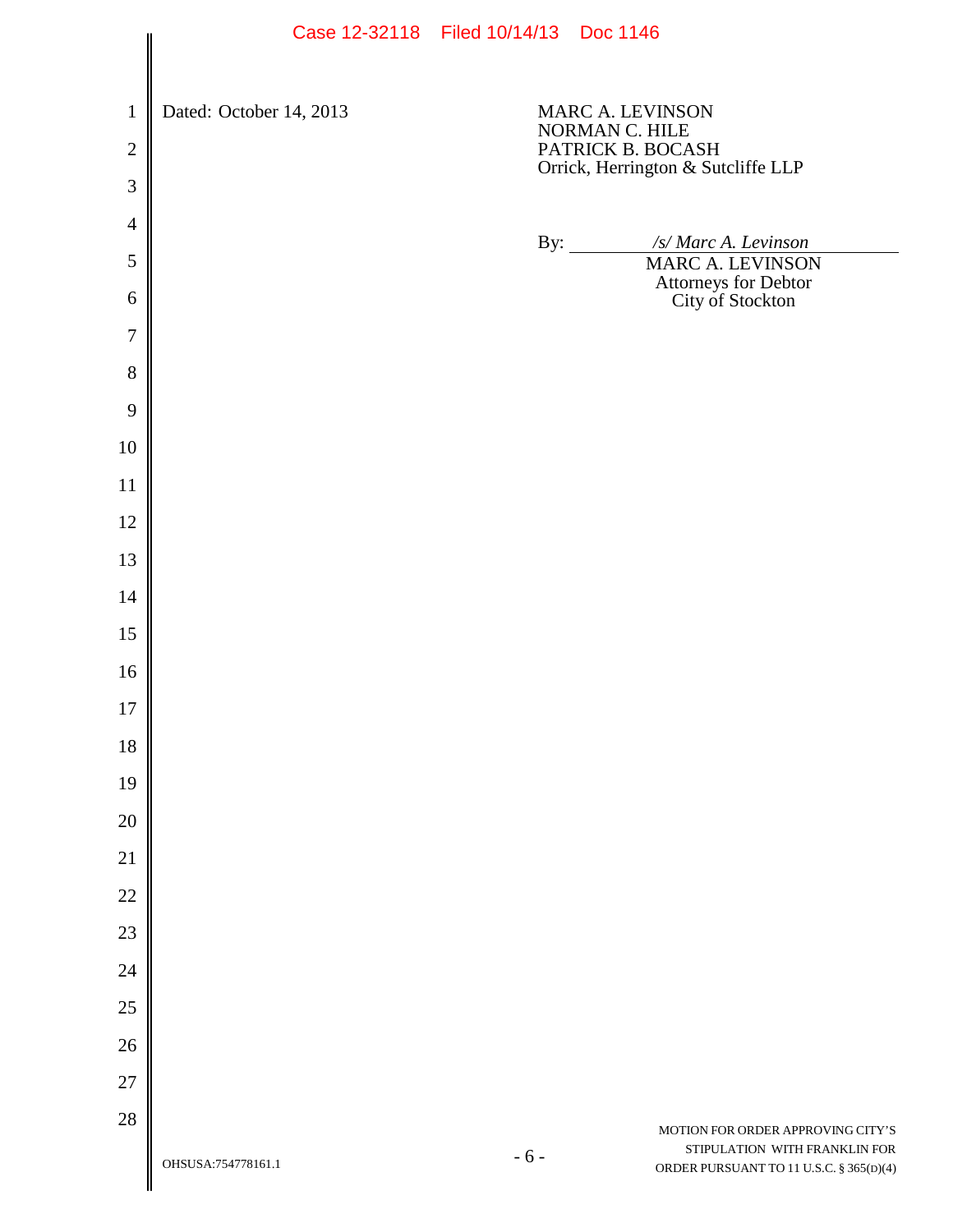# **Exhibit A**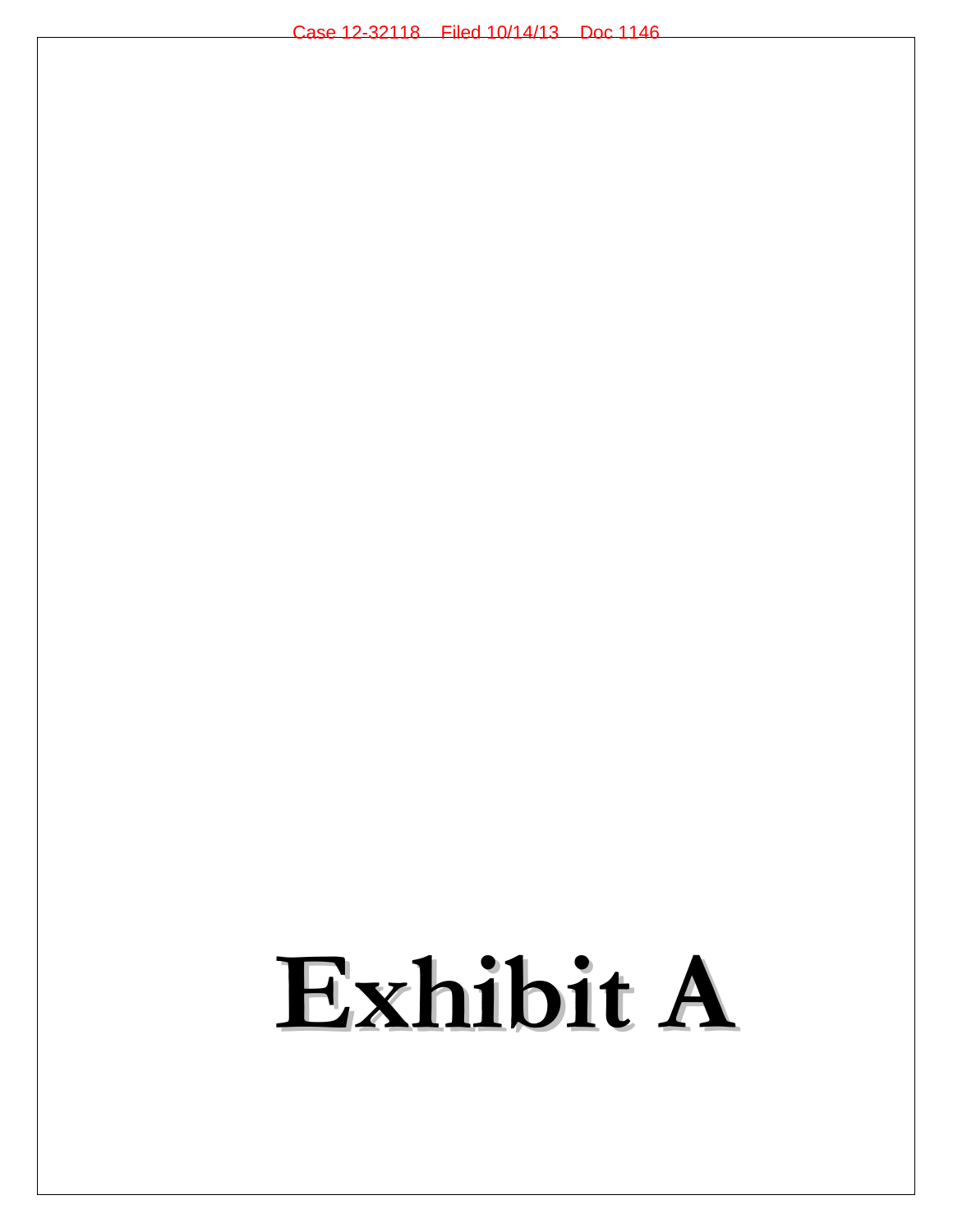|                | Case 12-32118 Filed 10/14/13 Doc 1146                                                         |                                                                                                          |  |
|----------------|-----------------------------------------------------------------------------------------------|----------------------------------------------------------------------------------------------------------|--|
| 1              | 5<br>MARC A. LEVINSON (STATE BAR NO. 57613)<br>malevinson@orrick.com                          |                                                                                                          |  |
| 2              | NORMAN C. HILE (STATE BAR NO. 57299)                                                          |                                                                                                          |  |
| 3              | nhile@orrick.com<br>PATRICK B. BOCASH (STATE BAR NO. 262763)                                  |                                                                                                          |  |
| $\overline{4}$ | pbocash@orrick.com<br>ORRICK, HERRINGTON & SUTCLIFFE LLP                                      |                                                                                                          |  |
| 5              | 400 Capitol Mall, Suite 3000<br>Sacramento, California 95814-4497                             |                                                                                                          |  |
| 6              | Telephone: $+1-916-447-9200$<br>Facsimile: $+1-916-329-4900$                                  |                                                                                                          |  |
| 7<br>8         | <b>Attorneys for Debtor</b><br>City of Stockton                                               |                                                                                                          |  |
| 9              |                                                                                               |                                                                                                          |  |
| 10             | UNITED STATES BANKRUPTCY COURT                                                                |                                                                                                          |  |
| 11             | EASTERN DISTRICT OF CALIFORNIA<br><b>SACRAMENTO DIVISION</b>                                  |                                                                                                          |  |
| 12             |                                                                                               |                                                                                                          |  |
| 13             | In re:                                                                                        | Case No. 2012-32118                                                                                      |  |
| 14             | CITY OF STOCKTON, CALIFORNIA,                                                                 | D.C. No. OHS-13                                                                                          |  |
| 15             | Debtor.                                                                                       | Chapter 9                                                                                                |  |
| 16             |                                                                                               | <b>STIPULATION FOR ORDER</b>                                                                             |  |
| 17             |                                                                                               | PURSUANT TO 11 U.S.C. § 365(d)(4)<br><b>FURTHER EXTENDING TIME</b>                                       |  |
| 18             |                                                                                               | WITHIN WHICH TO ASSUME OR<br><b>REJECT 2009 LEASE AGREEMENT</b>                                          |  |
| 19             |                                                                                               | October 28, 2013<br>Date:<br>10:00 a.m.<br>Time:                                                         |  |
| 20             |                                                                                               | Courtroom 35<br>Dept:<br>Hon. Christopher M. Klein<br>Judge:                                             |  |
| 21             |                                                                                               |                                                                                                          |  |
| 22             |                                                                                               |                                                                                                          |  |
| 23             |                                                                                               | The City of Stockton, California (the "City"), the debtor in the above-captioned chapter 9               |  |
| 24             | bankruptcy case, Franklin California High Yield Municipal Fund and Franklin High Yield Tax-   |                                                                                                          |  |
| 25             | Free Income Fund (collectively "Franklin"), and Wells Fargo Bank National Association ("Wells |                                                                                                          |  |
| 26             | Fargo") as Indenture Trustee with respect to the Stockton Public Financing Authority Lease    |                                                                                                          |  |
| 27             | Revenue Bonds, 2009 Series A (Capital Improvement Projects) (collectively, the "Stipulating   |                                                                                                          |  |
| 28             | Parties"), by and through their respective attorneys of record, seek an order approving the   |                                                                                                          |  |
|                |                                                                                               | STIPULATION FOR ORDER FURTHER EXTENDING<br>TIME WITHIN WHICH TO ASSUME OR REJECT<br>2009 LEASE AGREEMENT |  |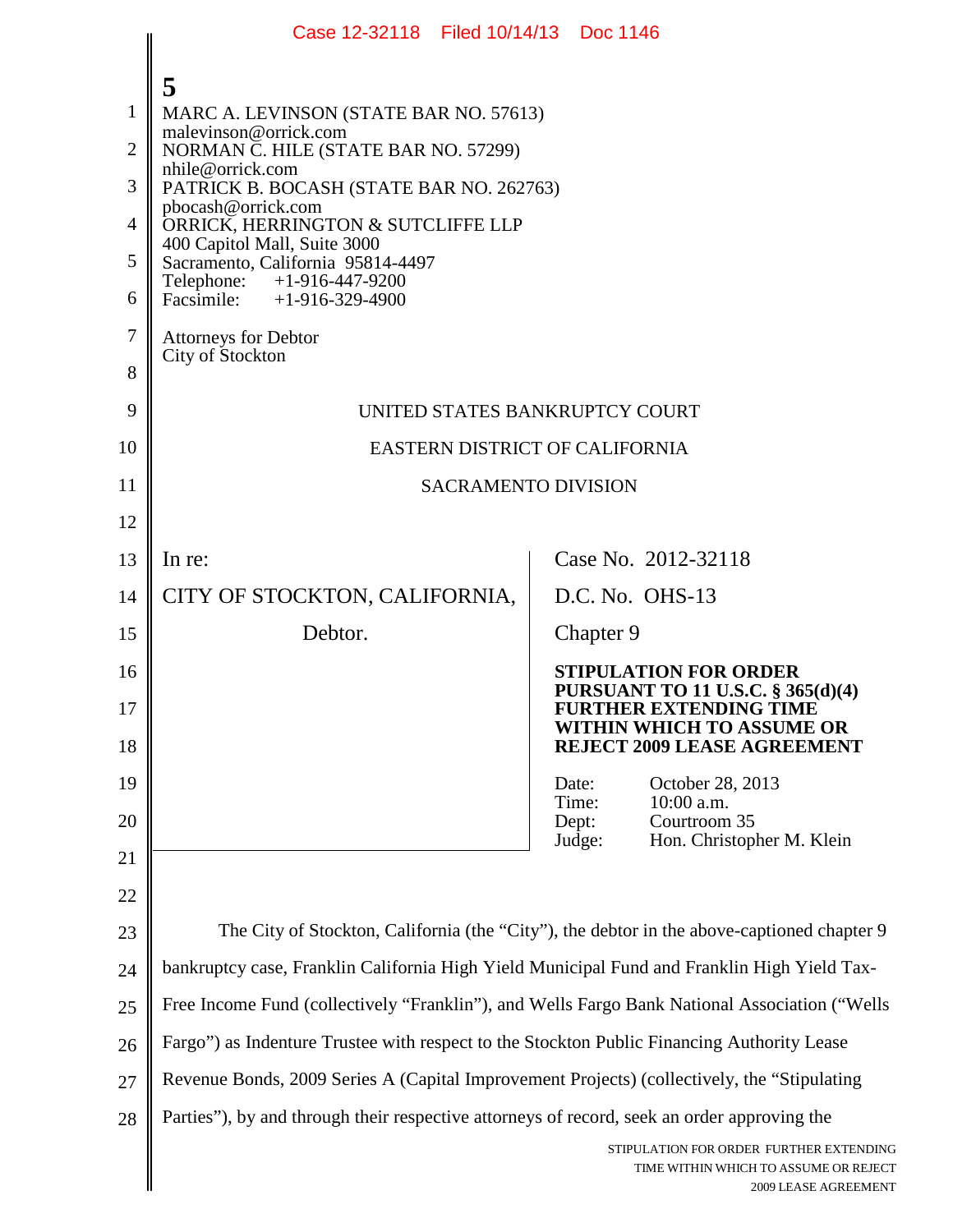#### Case 12-32118 Filed 10/14/13 Doc 1146

1 2 3 4 5 6 following stipulation (this "Stipulation") extending the time under Bankruptcy Code § 365(d)(4)(B)(ii) within which the City must assume or reject the 2009 Lease Agreement (as defined below). **RECITALS A. The City's Lease/Leaseback Financings** Prior to filing its petition for relief on June 28, 2012, the City had entered into six

7 transactions involving leases/leaseback financings to fund various public capital improvements.

8 In each transaction, the City entered into a number of agreements, entitled lease agreements,

9 relating to nonresidential real property. The agreement that relates to Franklin is described in the

10 following chart:

| 12 | Agreement                                                                                               | <b>Real Party or Parties</b><br>in Interest | <b>Indenture Trustee</b> |  |
|----|---------------------------------------------------------------------------------------------------------|---------------------------------------------|--------------------------|--|
| 13 | Lease Agreement, dated as of September 1, 2009,<br>by and between the Stockton Public Financing         |                                             |                          |  |
| 14 | Authority, as lessor, and the City, as lessee, relating<br>to Stockton Public Financing Authority Lease | Franklin                                    | Wells Fargo              |  |
| 15 | Revenue Bonds, 2009 Series A (Capital                                                                   |                                             |                          |  |
| 16 | Improvement Projects) (the "2009 Lease<br>Agreement")                                                   |                                             |                          |  |
|    |                                                                                                         |                                             |                          |  |

# 17

11

### 18

# **B. Prior Extension Of The Deadline To Assume Or Reject**

19 20 21 22 23 24 25 26 27 Pursuant to Bankruptcy Code  $\S 365(d)(4)(A)$ , which is incorporated into chapter 9 cases by Bankruptcy Code § 901(a), the City was initially required to decide whether to assume or reject its alleged unexpired leases of nonresidential property within 120 days of the entry of the order for relief. The Court's entry of its order for relief on April 1, 2013 [Dkt. No. 843] triggered the 120-day period, giving the City until July 30, 2013, to assume or reject its alleged unexpired leases of nonresidential real property. Bankruptcy Code § 365(d)(4)(B) allows the Court to extend the period during which the City may assume or reject such agreements, in the first instance upon a motion for cause brought by the City to extend the deadline by 90 days, and in all subsequent instances upon the prior written consent of the respective lessors.

- 2 -

28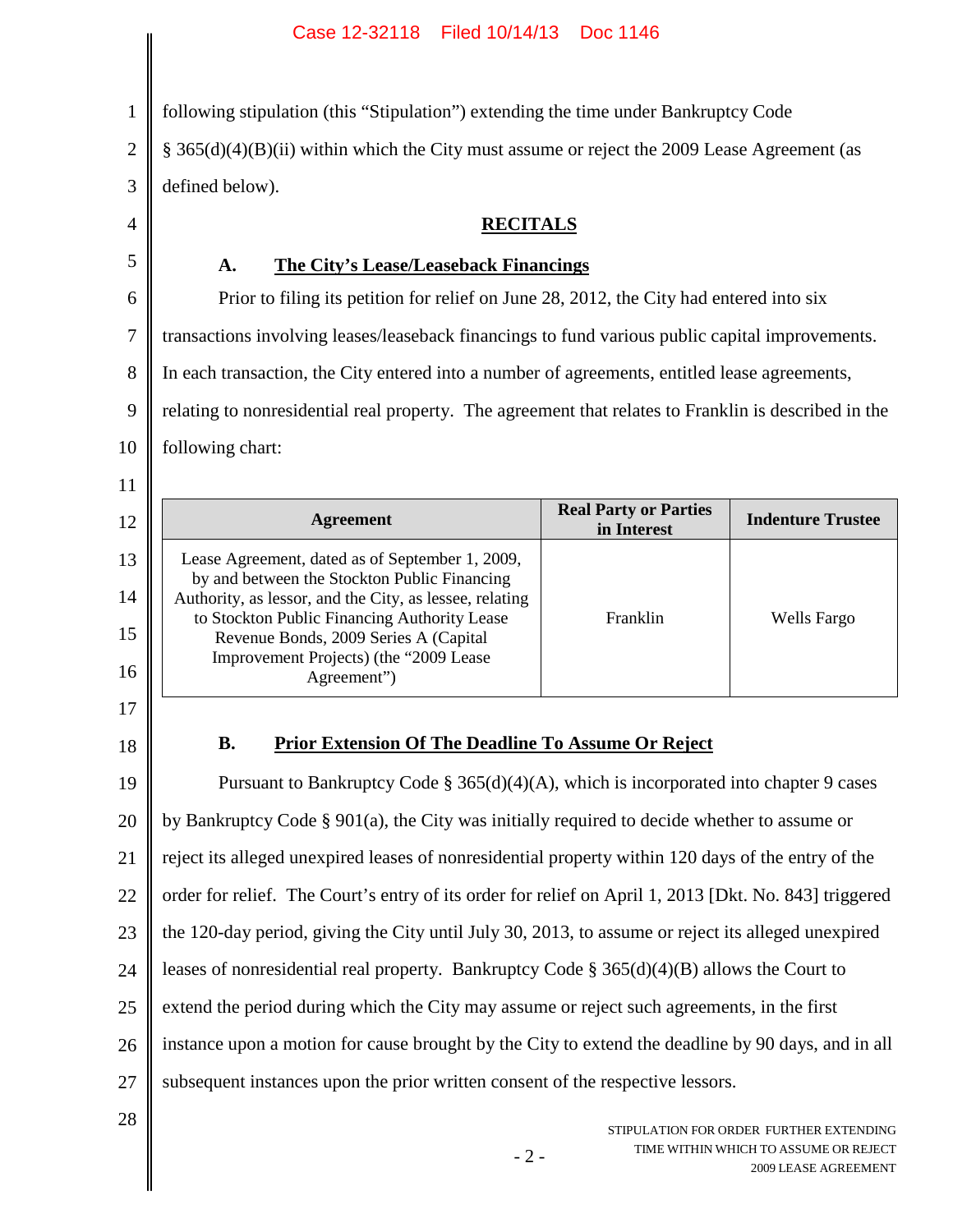| $\mathbf{1}$   | On July 5, 2013, the City moved, by its Revised And Amended Motion For Order                         |
|----------------|------------------------------------------------------------------------------------------------------|
| $\overline{2}$ | Pursuant To 11 U.S.C. § 365(d)(4) Extending Time Within Which The City Must Assume Or                |
| 3              | Reject Unexpired Leases Of Nonresidential Real Property [Dkt. No. 993] ("For Cause Extension         |
| $\overline{4}$ | Motion") for a 90-day extension under $\S 365(d)(4)(B)(i)$ . On July 24, 2013, the Court granted the |
| 5              | For Cause Extension Motion, establishing a new deadline of October 28, 2013 for the City to          |
| 6              | assume or reject its leases of nonresidential real property. See Order Pursuant To 11 U.S.C.         |
| $\tau$         | § 365(d)(4) Extending The Time Within Which The City Must Assume Or Reject Unexpired                 |
| 8              | Leases Of Nonresidential Real Property [Dkt. No. 1033] ("For Cause Extension Order"). All            |
| 9              | subsequent extensions of this deadline can therefore be made only upon the prior written consent     |
| 10             | of the individual lessors. See § 365(d)(4)(B)(ii).                                                   |
| 11             |                                                                                                      |
| 12             | $\mathbf{C}$ .<br>The Current Dispute Regarding The Characterization Of The 2009<br><u>Agreement</u> |
| 13             | On October 10, 2013, the City filed the Plan For The Adjustment Of Debts Of City Of                  |
| 14             | Stockton, California [Dkt. No. 1133] (the "Plan"). In the Plan, the City takes the position that the |
| 15             | 2009 Lease Agreement is a "lease" within the meaning of § 365, and seeks to reject it. Plan at 77.   |
| 16             | The Plan also contemplates that any claim for rejection of the 2009 Lease Agreement is subject to    |
| 17             | the damage limitation provisions of $\S$ 502(b)(6). <i>Id.</i> at 22.                                |
| 18             | Franklin disputes such characterization and proposed treatment, maintaining that the 2009            |
| 19             | Lease Agreement is, in economic substance, a financing instead of an unexpired lease of              |
| 20             | nonresidential real property within the meaning of $\S$ 365 or 502(b)(6). Franklin has advised the   |
| 21             | City that it and Wells Fargo will initiate shortly an adversary proceeding against the City seeking, |
| 22             | among other things, a declaration regarding the true nature of the 2009 Lease Agreement (the         |
| 23             | "Adversary Proceeding").                                                                             |
| 24             | The Stipulating Parties agree that in light of the status of this case, including the filing of      |
| 25             | the Plan by the City and the impending initiation of the Adversary Proceeding, a further extension   |
| 26             |                                                                                                      |
| 27             |                                                                                                      |
| 28             | STIPULATION FOR ORDER FURTHER EXTENDING                                                              |
|                | TIME WITHIN WHICH TO ASSUME OR REJECT<br>$-3-$<br>2009 LEASE AGREEMENT                               |
|                |                                                                                                      |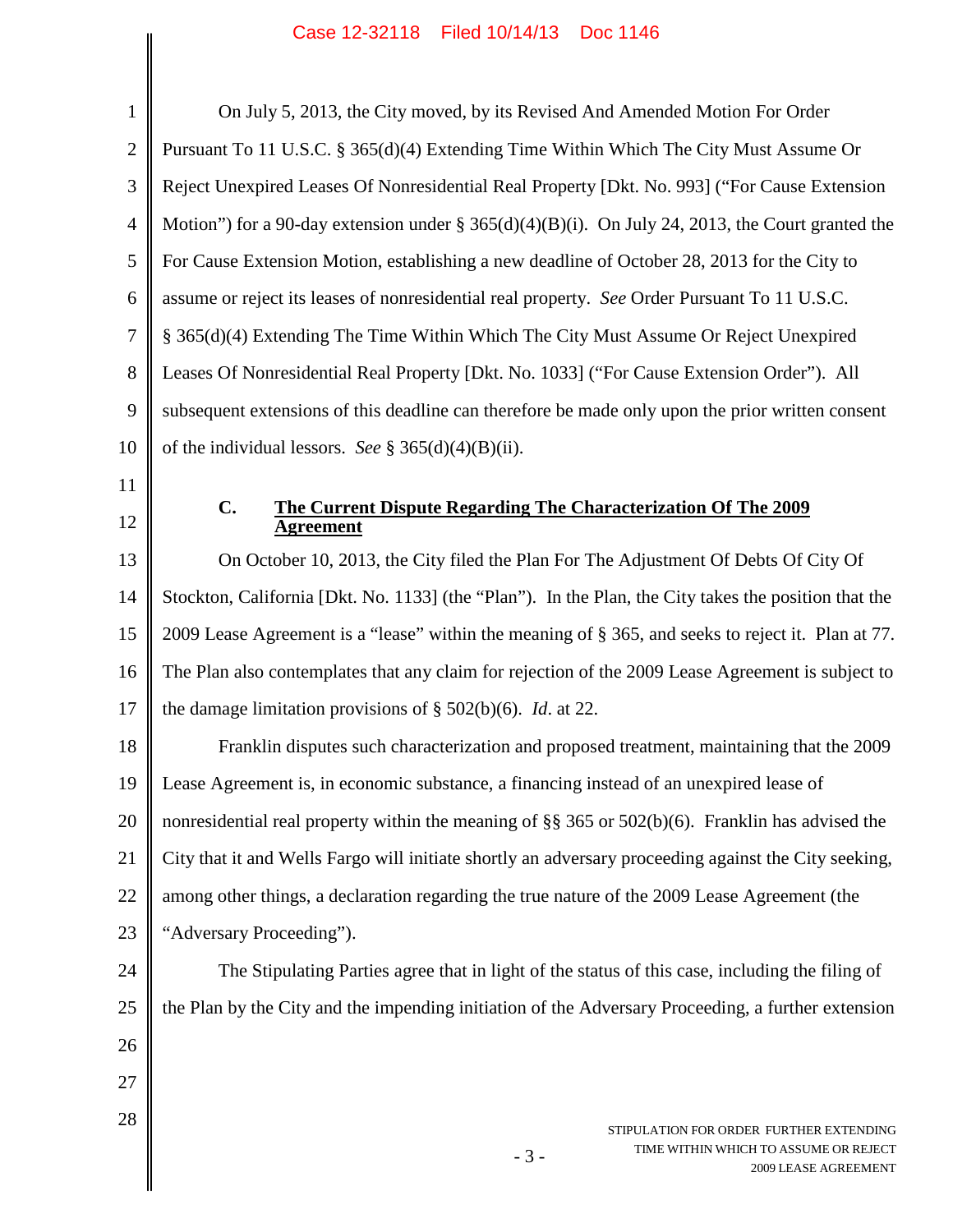| $\mathbf{1}$   | of the time for the City to assume or reject the 2009 Lease Agreement is appropriate and in the  |  |  |
|----------------|--------------------------------------------------------------------------------------------------|--|--|
| $\overline{2}$ | best interest of all interested parties.                                                         |  |  |
| 3              | Accordingly, the Stipulating Parties hereby stipulate and agree as follows:                      |  |  |
| $\overline{4}$ | <b>STIPULATION</b>                                                                               |  |  |
| 5              | The Stipulating Parties agree that the time within which the City must<br>A.                     |  |  |
| 6              | assume or reject the 2009 Lease Agreement under Bankruptcy Code $\S 365(d)(4)$ should be         |  |  |
| $\overline{7}$ | extended by 120 days, from October 28, 2013, through and including February 25, 2014.            |  |  |
| 8              | <b>B.</b><br>The consent of Franklin and Wells Fargo satisfies Bankruptcy Code                   |  |  |
| 9              | § 365(d)(4)(B)(ii).                                                                              |  |  |
| 10             | C.<br>In entering into this Stipulation, each of the Stipulating Parties reserves all            |  |  |
| 11             | rights, defenses and arguments other than those solely with respect to the extension of the time |  |  |
| 12             | within which the City must assume or reject the 2009 Lease Agreement. The rights reserved by     |  |  |
| 13             | the Stipulating Parties include, but are not limited to, any issues raised in the Adversary      |  |  |
| 14             | Proceeding (except any issues relating to the extension described in the Stipulation), and all   |  |  |
| 15             | rights, defenses and arguments as to whether the 2009 Lease Agreement constitutes a "lease"      |  |  |
| 16             | within the contemplation of § 365. Moreover, none of the Stipulating Parties waive any rights,   |  |  |
| 17             | defenses and arguments by virtue of any failure to seek payment under the 2009 Lease Agreement   |  |  |
| 18             | during the periods prior to the assumption or rejection of the 2009 Lease Agreement, and there   |  |  |
| 19             | shall be no implication drawn from or prejudice resulting from any party's failure to seek such  |  |  |
| 20             | payment.                                                                                         |  |  |
| 21             |                                                                                                  |  |  |
| 22             | Dated: October 14, 2013<br>ORRICK, HERRINGTON & SUTCLIFFE LLP                                    |  |  |
| 23             |                                                                                                  |  |  |
| 24             | /s/ Marc A. Levinson<br>Marc A. Levinson                                                         |  |  |
| 25             | Attorneys for the City of Stockton                                                               |  |  |
| 26             |                                                                                                  |  |  |
| 27             |                                                                                                  |  |  |
| 28             | STIPULATION FOR ORDER FURTHER EXTENDING                                                          |  |  |
|                | TIME WITHIN WHICH TO ASSUME OR REJECT<br>- 4 -<br>2009 LEASE AGREEMENT                           |  |  |
|                |                                                                                                  |  |  |